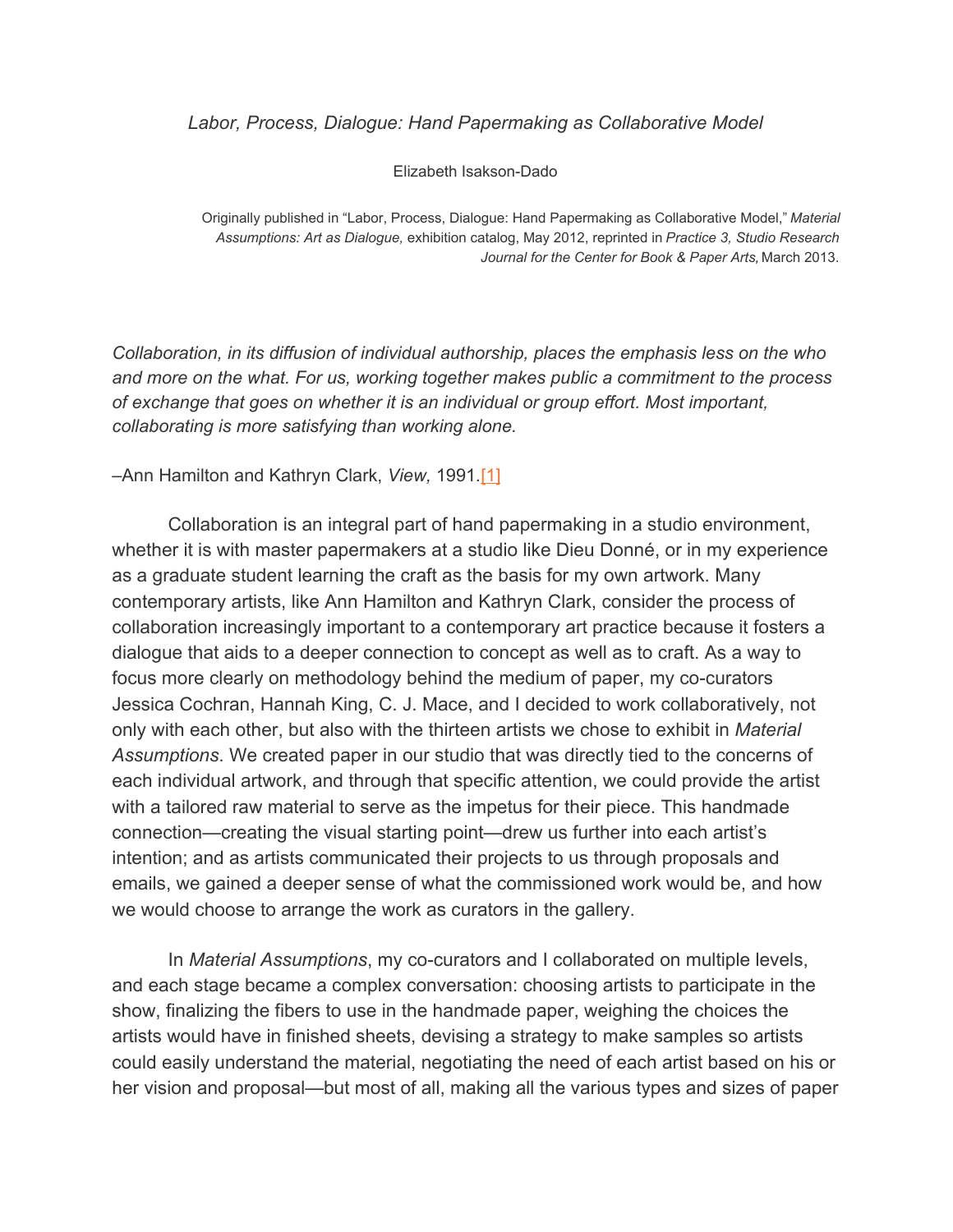requested, by hand. We approached and executed these tasks with mutual responsibility, and the four of us quickly learned how to work together in a way that opened up the possibilities for the exhibition.

As artists, Hannah, C. J., and I work in the paper studio at the Center for Book and Paper Arts to carry out our personal work, usually making paper alongside our colleagues, but remaining focused on our individual pieces rather than collaboration. As part of a papermaking course, we have each worked with visiting artists to assist in producing an edition of handmade paper, but the scale has been quite small in comparison to the scope of a studio like Dieu Donné. Facing a project as large as *Material Assumptions*became an exciting endeavor, and our process-based approach to art making began to directly inform the way we worked together as curators and papermaking collaborators for this project. It is a rare experience as a curator to work so closely with materials before the selected artists have made the finished work. Hannah, C. J., and I carefully beat the cotton and abaca fiber to the correct consistency, formed sheets of various thicknesses and sizes, and chose the best method to dry the paper according to each artist's proposal. The papermaking ritual became a collaborative model for us, and strengthened our relationship to the material through the labor of craft.

My co-curators and I also engaged in a rigorous studio dialogue that has shaped the final outcome of the exhibition, beginning at the material level. Each artist proposed working with paper in a different way, and our methods in the studio had to be flexible enough to change with each individual artist's need. For example, we were acutely aware that the thin, translucent abaca we made for paper engineer Matt Shlian would directly affect his intricately folded origami forms. We chose to form Shlian's paper in a large deckle box and then cut the pieces down to size, so the final product could be as consistently thin as possible. In my conversation with Ian Schneller, we discussed the specific need for thick, absorbent sheets of cotton paper to allow him to easily mold the paper into sculptural, audio horn speakers. We pulled Schneller's paper by hand with a mould and deckle from un-sized cotton and created several extra sheets, in case he needed more room for trial and error with the new material. To accommodate proposals for large installations, including Susan Goethel Campbell's tiled matrix of relief prints and Anna Tsantir's wall of overlapping drawings on abaca, we had to dedicate an entire day in the studio to each artist and keep in constant communication about our progress. For Campbell's piece, which required thirty 20" x24" sheets, four of us worked at our own deckle box station to form cotton sheets identical in texture, with a fifth papermaker checking for the quality and consistency of the sheets. Tsantir's proposal called for a large quantity as well as a custom size, so we built custom moulds that allowed us to